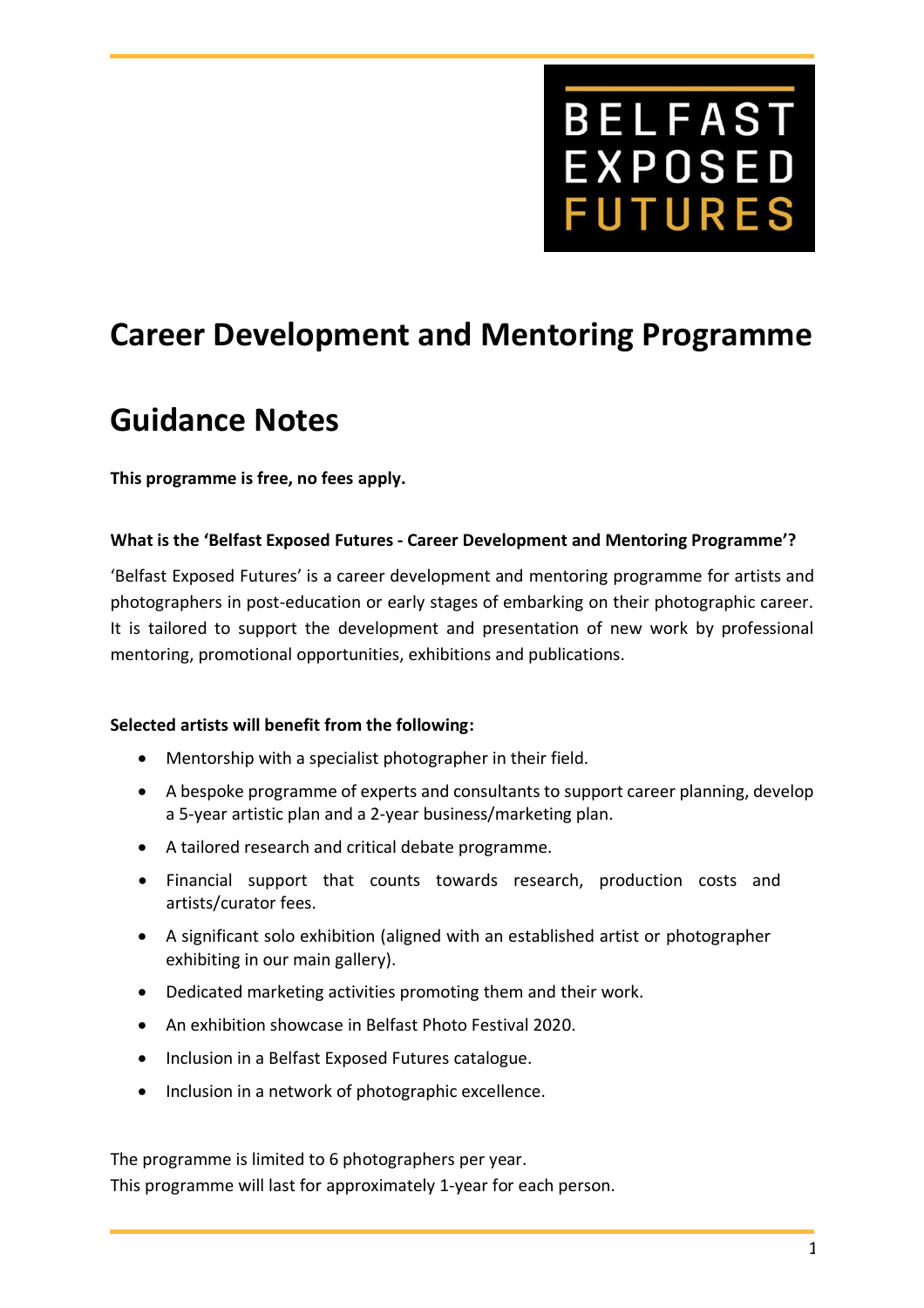## **Who can apply?**

Artists and photographers, 18 + years, from UK & Ireland, in post-education or early stages of embarking on their photographic career.

### **How to apply?**

To apply email Johnny at j.cordner@belfastexposed.org.

Please submit:

• **A CV**

Your CV should be a maximum of 2 pages and only include relevant information relating to your artistic and/or photographic education, training and career.

• **An artist statement about your practice**

Your artist statement is a short, written description of your current working practice/career as a photographer. This should be a maximum of 1 page.

- **A statement outlining how you think you would benefit from this opportunity**. This should be a maximum of 1 page.
- **10 digital images of your work.** These should be of your current and best work.
- **Equality Monitoring Form** (Attached separately) The Equality Monitoring Form ensures fair and wide access to this programme. This does not form part of the decision-making process; however, you are required to fill this in as Belfast Exposed is obliged to comply with equality legislation.

## **Criteria for assessment**

Criteria will be based on:

- 1. Less than 10 years as an emerging artist. (Yes/No)
- 2. Quality of existing work. (50%)
- 3. Ambition to develop a contemporary photography career. (30%)
- 4. Ability to build capacity and confidence in their proposed work. (20%)

#### **Scoring criteria**

For points 2 to 4 (above) candidates will be scored between 1 to 5.

5 - excellent, 4 - good, 3 - average, 2 - poor and 1 - nil response.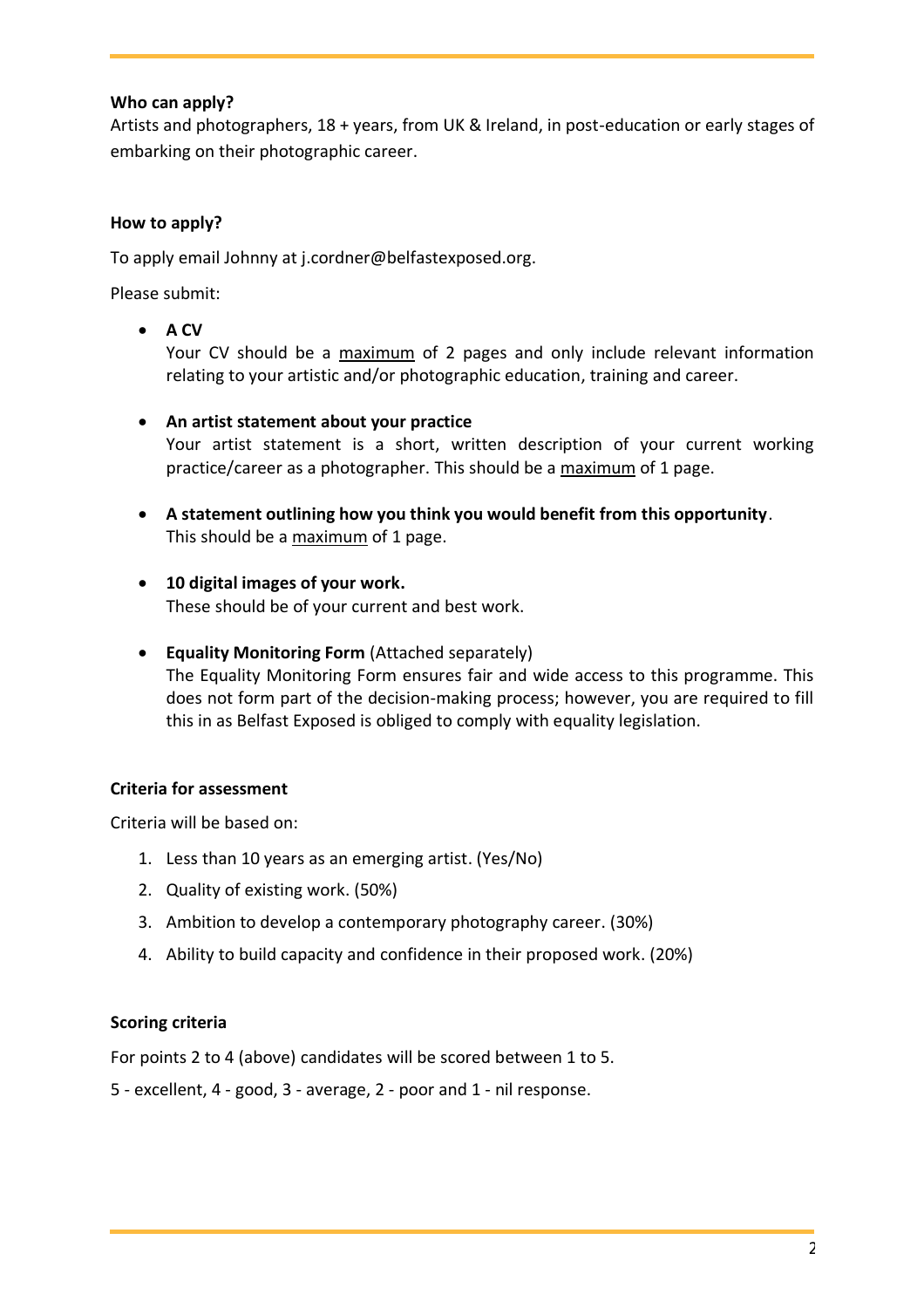### **Application Process**

Submission closes **Thursday 30th April.**

Applicants notified of results **Friday 15th May.**

It is the responsibility of the applicant to ensure we have received all the above by the deadline. A response will be sent once your files have been downloaded and opened.

Documents can be RTF, DOC, DOCX or PDF. Links to exterior sites are accepted within your submission documents. (Please make sure any included links work.)

Images can be TIFF, JPEG or PNG. (These do not need to be of the highest resolution as they are for preview only. A maximum size of around 5MB per image will do.)

Video can be AVI, MP4 or MOV. (Not restricted in size)

Please submit everything as one email.

We suggest using **WeTransfer.com** to transfer your submission as large files can be attached (up to 2 GB for free) also WeTransfer will inform you when your files have been downloaded.

Please contact Johnny for more information: [j.cordner@belfastexposed.org](mailto:j.cordner@belfastexposed.org)

#### **Frequently asked questions**

#### Application process:

- Q. Can I apply if I am currently in full time education?
- A. The programme is for those in post-education or early stages of embarking on their photographic career however, you can apply if you are in your final year in education.
- Q. Can I apply if I am not from the UK & Ireland?
- A. Anyone can apply as long as you have been living and working or studying in the UK & Ireland for the past 12 months

Q. Is there an upper age limit to the programme? A. No.

- Q. Can I apply if don't have a professional qualification?
- A. Yes, so long as you fit the criteria, see 'Criteria for assessment' above.
- Q. Can I appeal if I have not been successful?
- A. No, the selection panel decision is final.

Q. If unsuccessful can I apply again? A. Yes.

- Q. If I have already been a Futures participant can I apply again?
- A. No, you can only be on the programme once.